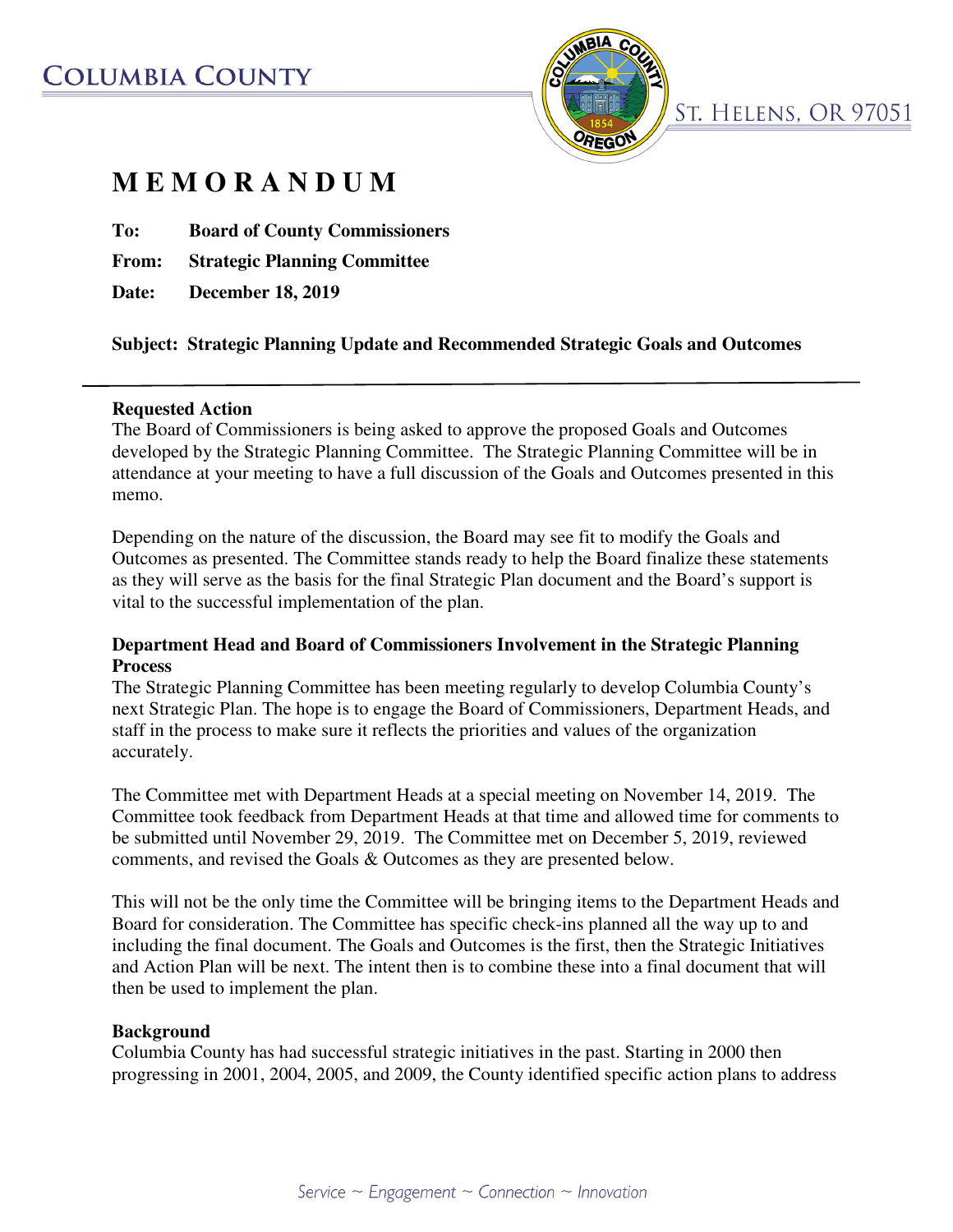pressing challenges. For a majority of initiatives, these efforts were successful and the Committee looked back at these plans to determine what, if any, may still be relevant.

The Committee also discussed where the focus of the Strategic Plan should be now. Should the Plan be internally focused or externally focused? Focusing internally could facilitate addressing structural and other internal priorities that could set us up for greater opportunities in the future to address external challenges. Focusing externally could be a positive way to show citizens that Columbia County is actively listening and responding to the community. Taking a balanced approach, where both internal and external priorities are incorporated would be ideal.

The Committee found it difficult to set external priorities without having extensive polling or survey information on what the residents of Columbia County value in their County government. This was seen as a need for a future Strategic Plan update where specific efforts to determine the public's identification of core services provided by Columbia County needs to occur.

The Committee determined that a short timeframe plan would be preferable with a goal to have "quick wins" that build momentum to carry a future strategic plan update.

The result is a small set of goals that can be reasonably accomplished in three years. The focus of these goals is internal, with external initiatives meant to acknowledge our duty to the public to be communicative and proactively serving them.

### **Columbia County Strategic Plan Goals & Outcomes**

#### GOAL #1 – COMMUNICATION

Columbia County's communication is clear, consistent and aligned through a communication strategy and process that is integrated into all Departments through the Board of County Commissioners.

### GOAL #1 OUTCOMES

- 1. Employees are provided relevant information in a timely manner and have easy access to communications from the organization.
- 2. The County responds in a timely manner, internally and externally, with stakeholders.
- 3. The County has a proactive approach to planning and implementing initiatives.
- 4. Employees have an informed understanding of County structure related to decision making.

### GOAL #2 – ORGANZATIONAL EXCELLENCE

Columbia County strives for organizational excellence in its internal structure and processes to foster efficient and effective operations and use of the public's resources.

### GOAL #2 OUTCOMES

- 1. Columbia County will strive to "make the County run smoother".
- 2. Columbia County's employees are engaged and have clear avenues for providing input into improving County operations.